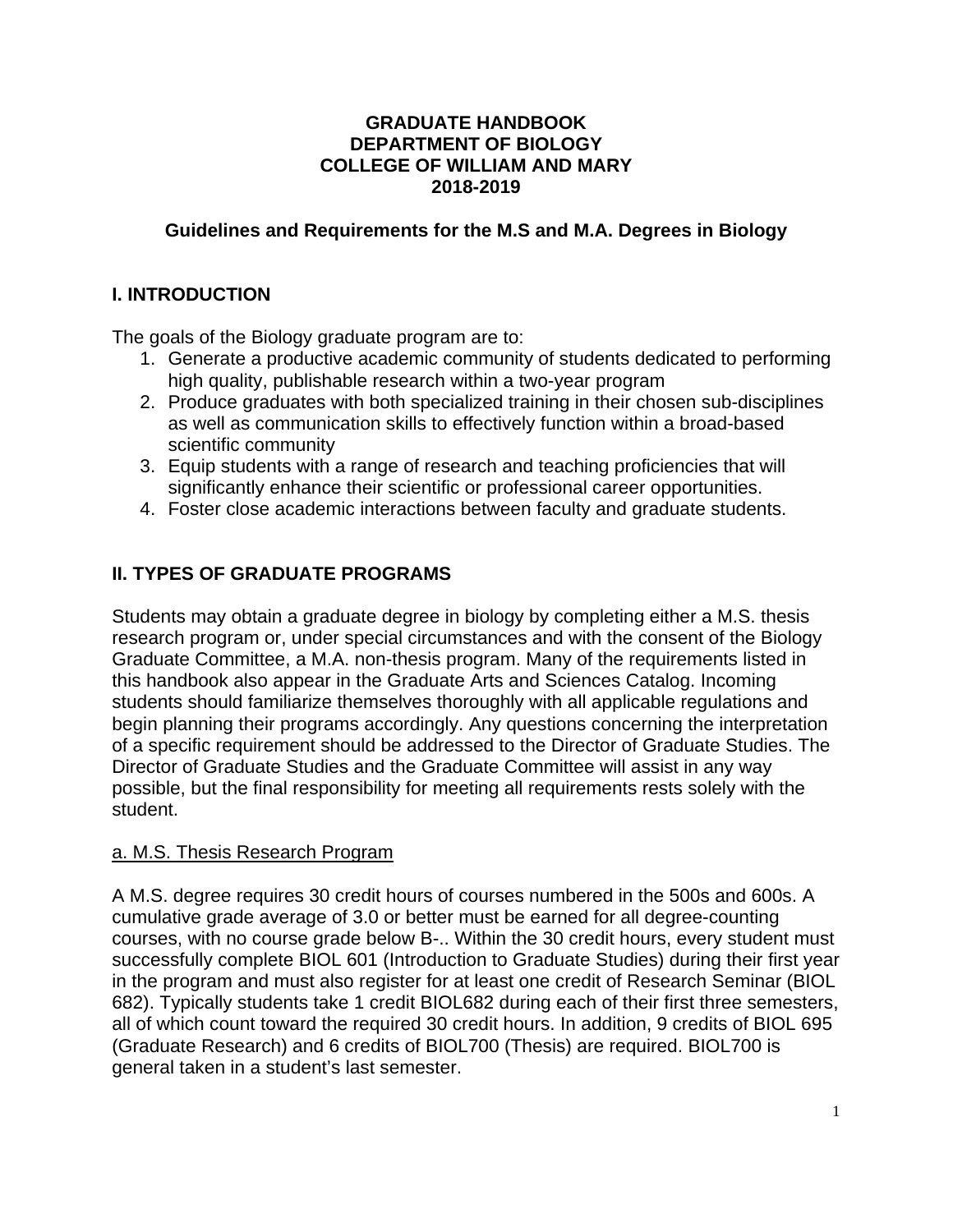Every student is strongly encouraged to complete all course requirements (except the 6 credits of BIOL700) by the end of their third semester. Once students have completed their coursework (totaling 24 degree-counting credits), they can register as "Research Graduate Students" whereby they are charged for only a single credit hour of tuition. Students with this status must register for 12 credits of BIOL 700 (Thesis) (see details in section V, Registration and Tuition).

With the approval of the thesis committee, a student may take courses in other departments or schools at the College but the credit hours may not total more than 6 of the 15 course credits required. With similar approval, a student may take courses numbered in the 400's or lower but such courses will neither count toward the minimum coursework requirement nor toward the upgrading of provisional status.

The student must also complete and successfully defend his/her thesis. Successful completion of a thesis will normally involve a two-year effort resulting in the production of a piece of original research which is of publishable quality and acceptable to the thesis committee. Research experience is an integral part of the thesis program. Its primary function is to teach, first-hand, how biologists gather, interpret, and publish data. Research generally involves:

- 1. Scholarship, that is, the critical analysis of information provided by other investigators.
- 2. Original research through observations, field studies, controlled laboratory experimentation, or the development of predictive theory.
- 3. The dissemination of research results, typically by publication in a peer-reviewed journal. In the case of thesis research, the written thesis forms an essential part of the dissemination process. Students are also strongly encouraged to present their thesis research at the annual Graduate Student Research Symposium organized by the College.

To complete the program in a timely manner, most students choose a research advisor before starting the program. M.S. students matriculating in the fall should commit to a research adviser, who must be a member of the Biology Department, by Nov. 1<sup>st</sup> of their first semester. In consultation with his/her adviser, a student also selects at least two additional department faculty who, along with the adviser, will form the student's thesis committee. When appropriate, additional committee members from within or outside the department may be added. For students matriculating in the fall, the members of the thesis committee must be selected by Nov. 15<sup>th</sup> and the Thesis Committee Designation Form should be submitted to the Biology Office by this date. The thesis topic must be selected by the beginning of the second semester of graduate work. For students matriculating in a spring semester, a schedule for research advisor and thesis committee selection, as well as thesis committee meetings and comprehensive exam dates (see below) must be developed by the student in consultation with their likely research advisor and approved by the Director of Graduate Studies.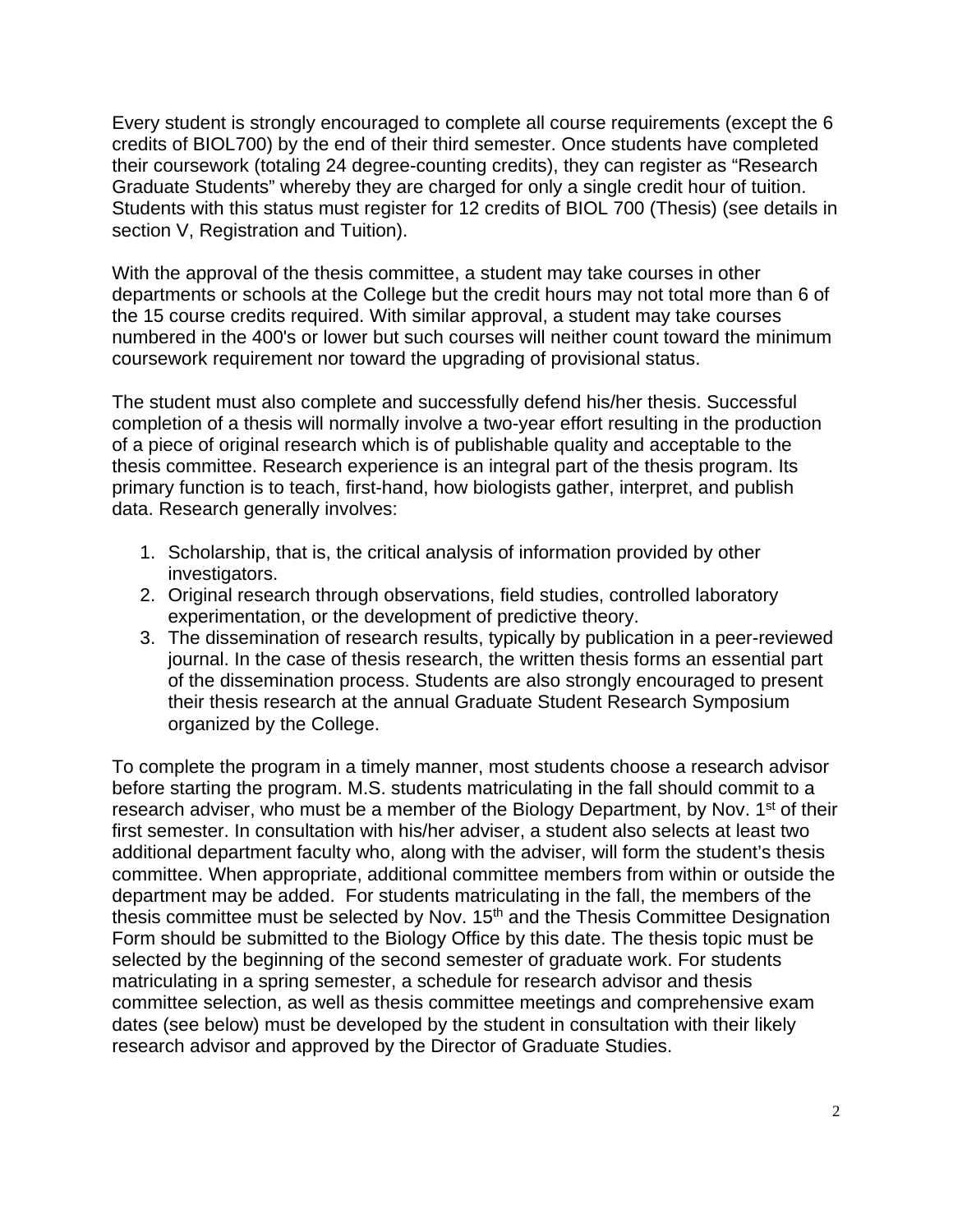The commitment between a student and thesis adviser is by mutual consent. However, the program recognizes that student interests can change. Students wishing to switch advisors should consult both the present and potential advisor, along with the Director of Graduate Studies, to ensure an amicable transition to the new research focus. Such changes require approval of the Graduate Committee after the first semester in residence.

Following approval of the thesis committee by the Director of Graduate Studies, each student must hold a first committee meeting by the end of the first semester or by the first week of their second semester in the program. At or before this meeting, the student should provide the committee with a draft prospectus of the research project. The committee will discuss the proposed research project and assess the student's level of preparation. In addition, the date and format for the student's Comprehensive Examination will be determined (see below). A record of this meeting including the accepted prospectus shall be filed in the student's permanent department folder.

The committee will meet again, before the end of the second semester, to administer and assess the student's performance on the Comprehensive Exam. For students matriculating in the fall, the Comprehensive Exam must be either passed, or passed conditionally, no later than May 30<sup>th</sup> of their second semester. Students can petition the Director of Graduate Studies, by letter, to nominate a delayed date for their Comprehensive Exam if there are extenuating circumstances (e.g., illness). A record of the Graduate Comprehensive Exam feedback form must be placed in the student's file.

The student and Thesis Committee will meet formally at least once every semester thereafter to monitor the student's progress. A record of these meetings should be summarized on the Thesis Committee Meeting Evaluation Form, which should also be added to the student's file. It is the student's responsibility to arrange these meetings and to maintain communication with their committee.

The following table summarizes the expected timeline of progress for M.S. students matriculating in a fall semester. M.A. students must also complete their Comprehensive Exam following the same schedule. For students matriculating in a spring semester, a schedule for research advisor and thesis committee selection, as well as thesis committee meetings and comprehensive exam dates must be developed by the student in consultation with their likely research advisor and approved by the Director of Graduate Studies.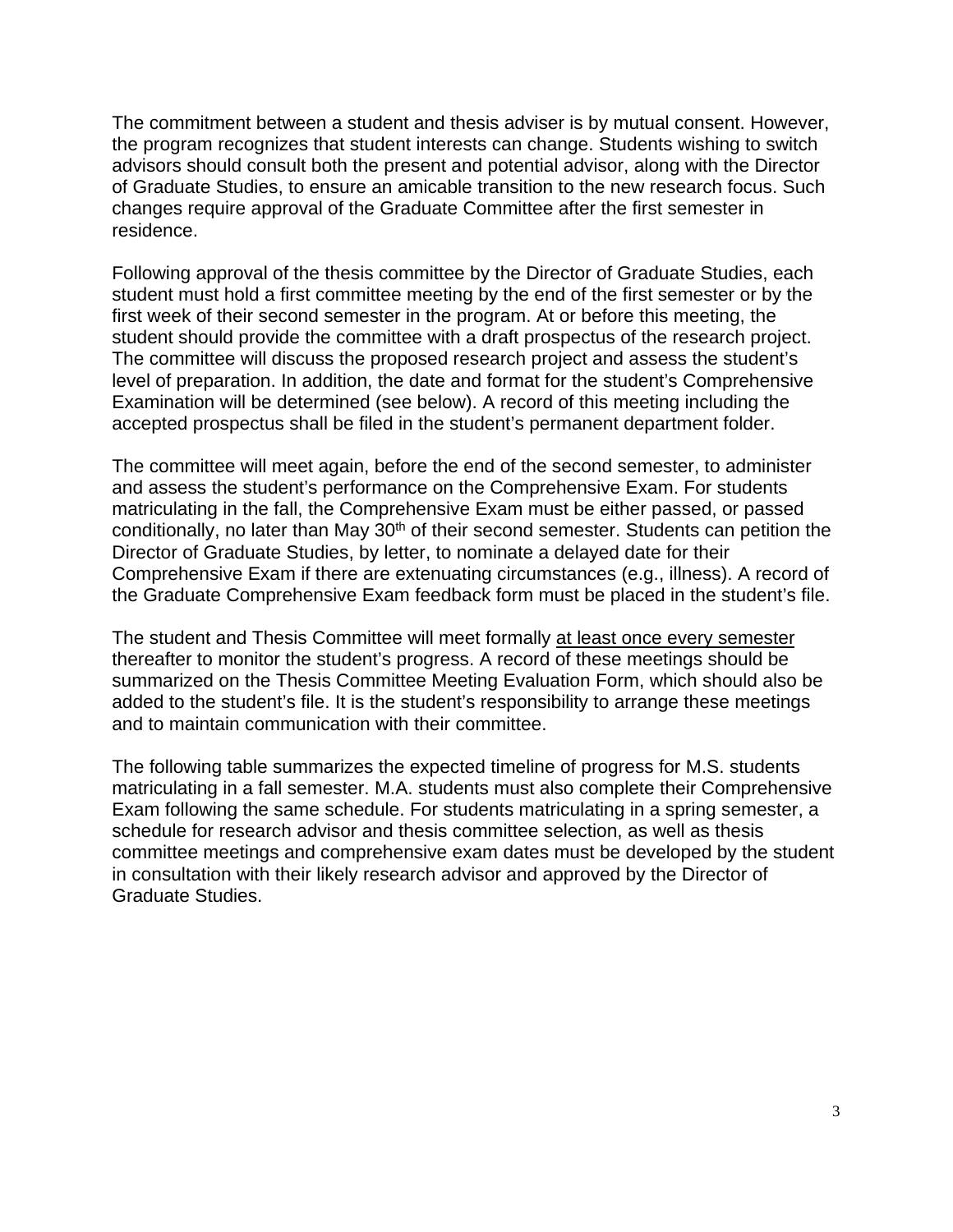| Timeline:                                        | <b>Student activity/responsibility</b>                                                                                                                                          |
|--------------------------------------------------|---------------------------------------------------------------------------------------------------------------------------------------------------------------------------------|
| Nov 1 <sup>st</sup> (for fall matriculation)     | Commit to a specific research advisor                                                                                                                                           |
| Nov 15 <sup>th</sup> (for fall<br>matriculation) | Selection of thesis committee and submission of<br>thesis committee designation form to Biology<br>Office                                                                       |
| By first week of 2 <sup>nd</sup> semester        | Hold first committee meeting following Director of<br>Graduate Studies' approval of the committee<br>membership. Commitment should agree on the<br>format of Comprehensive Exam |
| May 30 <sup>th</sup> (for fall<br>matriculation) | Comprehensive Exam passed, or passed<br>conditionally                                                                                                                           |
| By end of 3 <sup>rd</sup> semester               | Third thesis committee meeting                                                                                                                                                  |
| By end of 4 <sup>th</sup> semester               | Fourth thesis committee meeting                                                                                                                                                 |

Failure to meet the timeline indicated in this handbook will result in the student being moved to probationary status. A probationary student cannot hold a Teaching Assistantship. All deadlines can be appealed, by letter, to the Director of Graduate Studies if there are extenuating circumstances.

A major component of the M.S. program is research. After completion of the research project, the student must prepare a written thesis to be submitted to the Arts and Sciences Graduate Program upon the approval of the thesis committee. Formatting instructions for theses can be found on the College's Arts and Sciences Graduate Program web site. These instructions change from time to time, so students should not rely on previous theses as formatting guides. Title page of thesis needs to be approved by Office of Graduate Research and Studies before being signed off by committee. The student must defend the thesis by presenting a formal seminar to the department, followed by an oral examination conducted by the thesis committee. The department must be notified one week prior to the date of the thesis seminar. A final draft of the thesis should also be presented to the thesis committee at least one week prior to the seminar. During the semester in which the thesis will be defended, the student should register for 12 credits of BIOL 700 Thesis.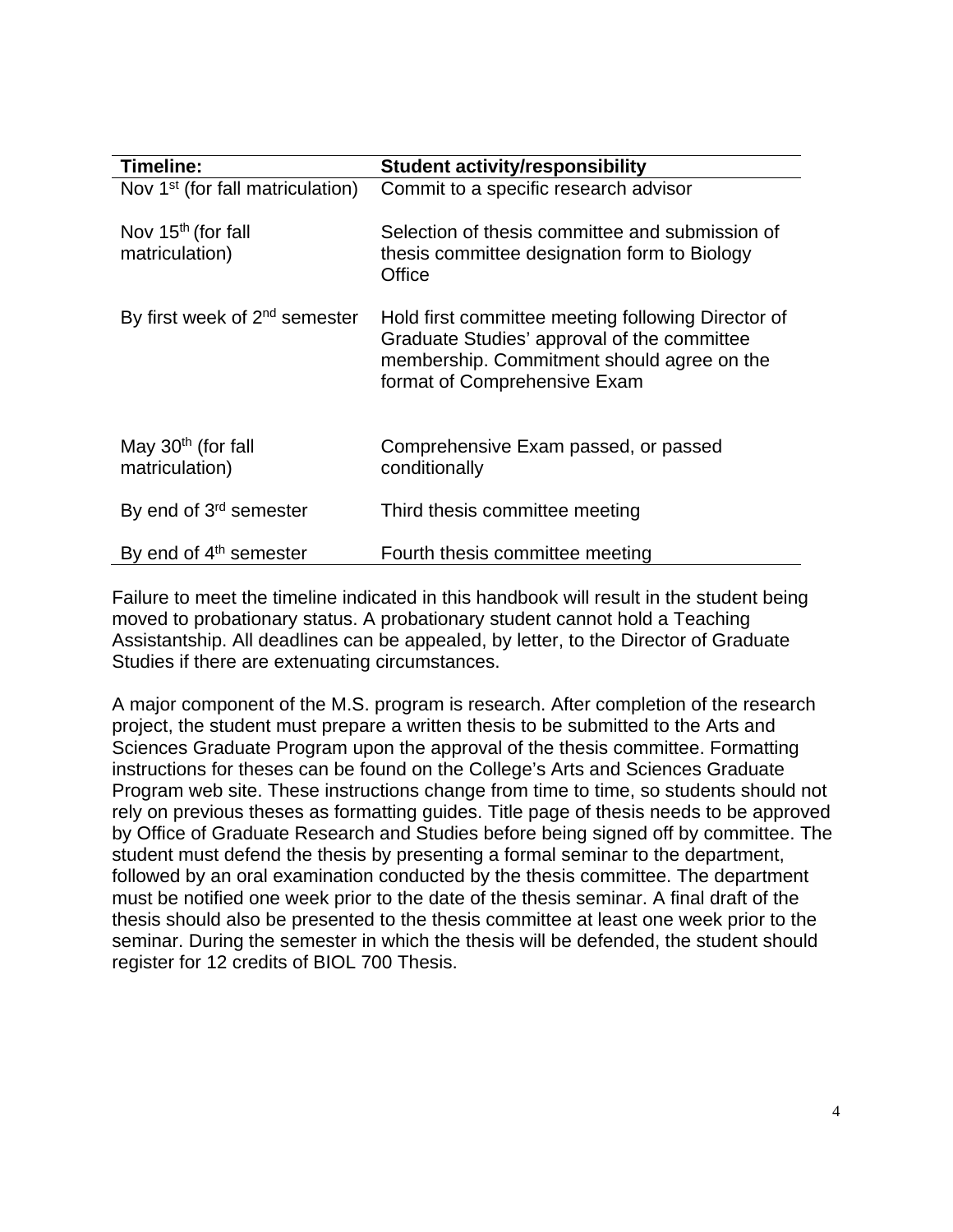### b. M.A. Non-thesis Program

Under special circumstances and with the consent of the graduate committee, students may obtain an M.A. degree in biology. M.A. students must complete 32 semester hours of courses, at least 20 of which must be numbered in the 600s. Each student must achieve a cumulative grade point average of 3.0 or better on a 4.0 point scale in all courses undertaken for graduate credit at the College of William & Mary after admission to the graduate program. No credit toward a degree will be allowed for a course in which a student receives a grade below "C" (grade point  $= 2.0$ ).

Within the 32 credit hours, non-thesis students must successfully complete BIOL 601 (Introduction to Graduate Studies) during their first year in the program. At least one (up to a maximum of 3) of the 32 credits must be for BIOL 682 (Research Seminar). Nonthesis students cannot receive credit for 700 level courses. However, they can take up to a total of 3 credits for research, as BIOL 690 (Problems in Biology). Non-thesis students must also pass a Graduate Student Comprehensive Examination.

As with students in the M.S. track (see above), M.A. students may take a limited number of courses in other departments for up to a maximum of 12 semester hours. Non-thesis students must seek permission from the Graduate Committee prior to registering for such courses. Non-thesis students should choose a faculty member as an adviser with whom they can consult on a regular basis. M.A. students must meet the same requirements as M.S. students regarding Research Seminar (BIOL 682), seminar attendance and the Comprehensive Examination (see below).

## **III. GENERAL RESPONSIBILITIES**

In addition to completing the required coursework and thesis research outlined above, there are additional responsibilities all graduate students must meet.

1. To ensure some familiarity with all of the major sub-disciplines of biology, we require our graduate students to complete, if they have not already done so, a balanced program of study consistent with the requirements we have established for William and Mary undergraduate biology majors (see the undergraduate catalog). In particular, student must have at least one semester of organic chemistry either as an undergraduate or during their graduate program. Additional semesters may be preferable depending on a student's career goals. Any additional credits in this area cannot be applied toward semester hours of graduate courses numbered in the 500's or 600's required for the M.S. or M.A. degrees. Prior to registering for the first semester, students should review their undergraduate record in light of these requirements and then consult with the Director of Graduate Studies or an assigned adviser to plan their coursework program. In some cases, deficiencies may require enrollment in courses which will not be awarded graduate credit.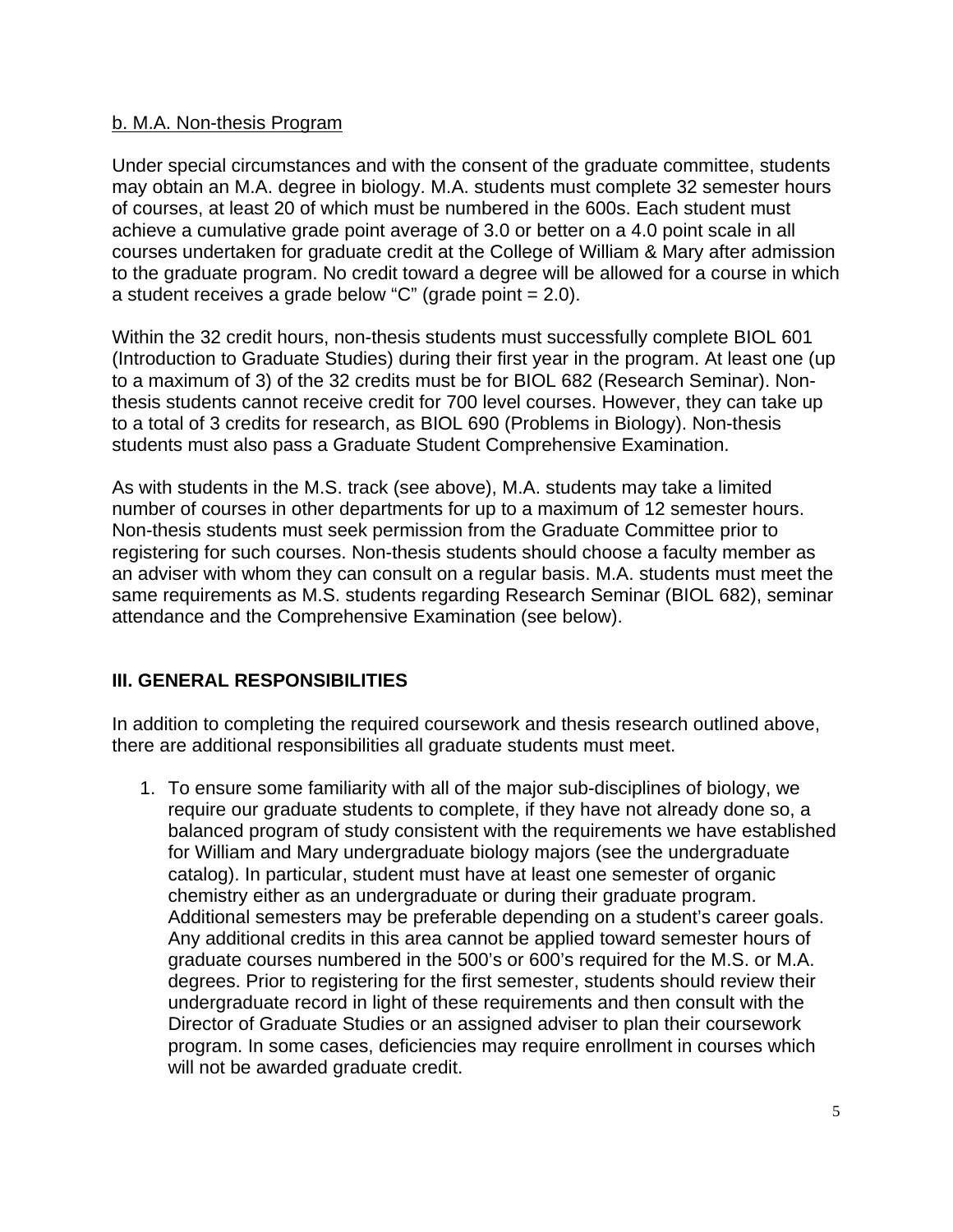- 2. Graduate students may not repeat courses they successfully completed during their undergraduate program at this or any another institution. Decisions relating to this matter will be made by the Graduate Student Committee.
- 3. An overall 3.0 average must be maintained in all courses taken for graduate credit and no credit will be awarded for grades lower than 2.7 (B-). Regular students who drop below a 3.0 average will be given a one-semester probationary period to bring up their average. Failure to attain a 3.0 cumulative average, with a course load of at least 6 credits, by the end of the following semester will result in dismissal from the program. Provisional students who do not achieve a 3.0 average in their first semester are subject to immediate dismissal, with no probationary period. A provisional student will receive regular status after the completion of 7 graduate credits with a 3.0 average.
- 4. Although students are required to register for a minimum of one credit of BIOL 682 (Research Seminar), they are strongly encouraged to attend and actively participate in Research Seminar for at least 3 semesters. BIOL682 is designed to be an integral part of the graduate program, one which allows students to present to their peers their research or a current scientific issue as discussed in the primary literature.
- 5. A change in program from an M.S. to an M.A. may be made only upon prior approval of the Graduate Committee. This change may require repayment of any funds received by the student from either the College or the Adviser in support of their summer research.
- 6. All students are expected to attend and participate in the Department's seminar programs as well as attend meetings with invited seminar speakers.
- 7. All M.S. students are expected to actively seek grant funding to support their research. There are many internal (i.e. within William and Mary) and external sources of funding indexed on the program's Blackboard site, as well as resources available through the College's Office of Grants and Research Administration and The Graduate House. While most faculty will be able to provide financial support for graduate student projects, it is the graduate students' responsibility to ensure they have appropriate funding for their intended thesis project.

## **IV. COMPREHENSIVE EXAMINATION**

The purpose of the Graduate Student Comprehensive Exam is to ensure that all students have a basic knowledge of general biology and, for M.S. students, more advanced knowledge in the area of their thesis topic. During the first semester of the first year of graduate studies, M.S. students should select a thesis adviser as well as a thesis committee consisting of at least two additional members from the Biology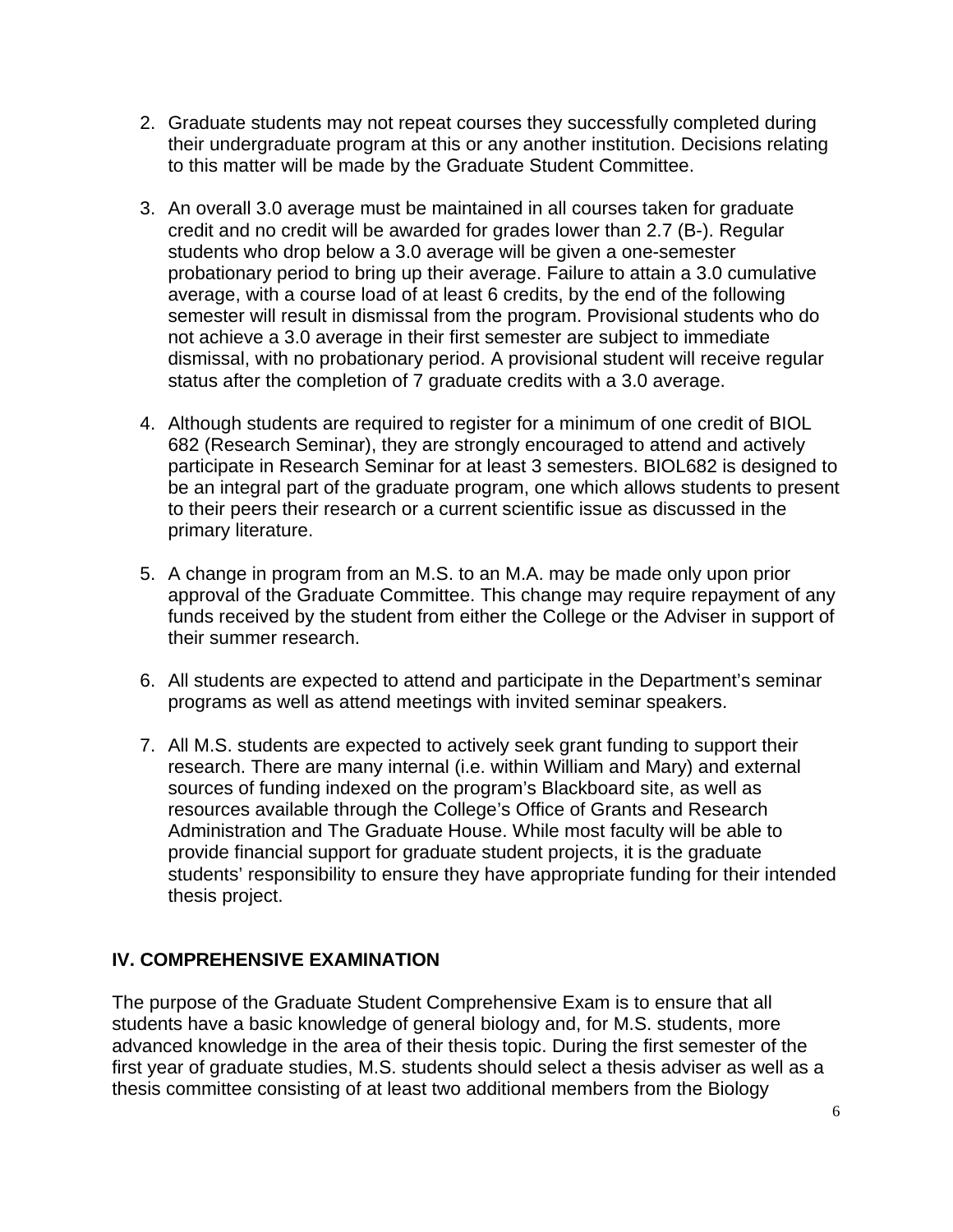Department. Additional committee members can be faculty from outside the department. Deadlines for forming this committee and specifying the format of the Comprehensive Exam are described earlier in this handbook. The Comprehensive Exam should be tailored to the individual student's needs and research specialty.

The following flexible format is to be used as a starting point for designing Comprehensive Exams for M.S. students. It should be noted that students, advisers, and committee members should use these suggestions as a starting point for the exam. Additional requirements can be put on the student as deemed necessary by their examining committee. The format of the exam must be developed in conversation with the student and the whole committee. Also, the examining committee must be the same as the thesis committee (except in extenuating circumstances) and must include two members from the biology faculty in addition to the primary thesis advisor.

### **Core components:**

Demonstration of Adequate Breadth of Basic Biology. M.S. students must demonstrate that they have the necessary background to be able to place their research and advanced course work into the context of basic biological knowledge. Therefore, at the time of their second committee meeting (i.e. by 4 weeks into their second semester) each student should be given a list of up to 4-5 basic biology topics by each committee member. The student can be asked questions about these topics during the Comprehensive Exam, and each student must satisfy the majority of the committee that they have sufficient knowledge of these areas.

Defense of the Thesis Proposal. A major function of the Comprehensive Exam is to ensure that the M.S. student has developed a robust proposal that will yield an acceptable thesis. Each student must hand each member of their thesis committee a copy of their written thesis proposal at least two weeks before the exam. In the exam, each student must give a brief presentation (approximately 15 minutes) about their proposal and then the thesis committee will examine the student on various aspects of the proposal. The student must satisfy the majority of the thesis committee that their proposal is satisfactory for progression in the program. Ideally, this latter part of the exam will turn into a productive committee meeting focused on fine-tuning the student's thesis proposal.

### **Common but variable components:**

Presentation and Critique of a Published Manuscript. One of the key skills that MS students must develop and exhibit at the Comprehensive Exam is their ability to critically evaluate primary literature. Each student, in collaboration with their advisor, will select a published paper that the student will present for approximately 5 minutes during the exam. The committee will then examine the student orally for a further 15 minutes (approximately) to test the student's ability to critically evaluate the paper. The student must pass this part of the exam to the satisfaction of the majority of the committee.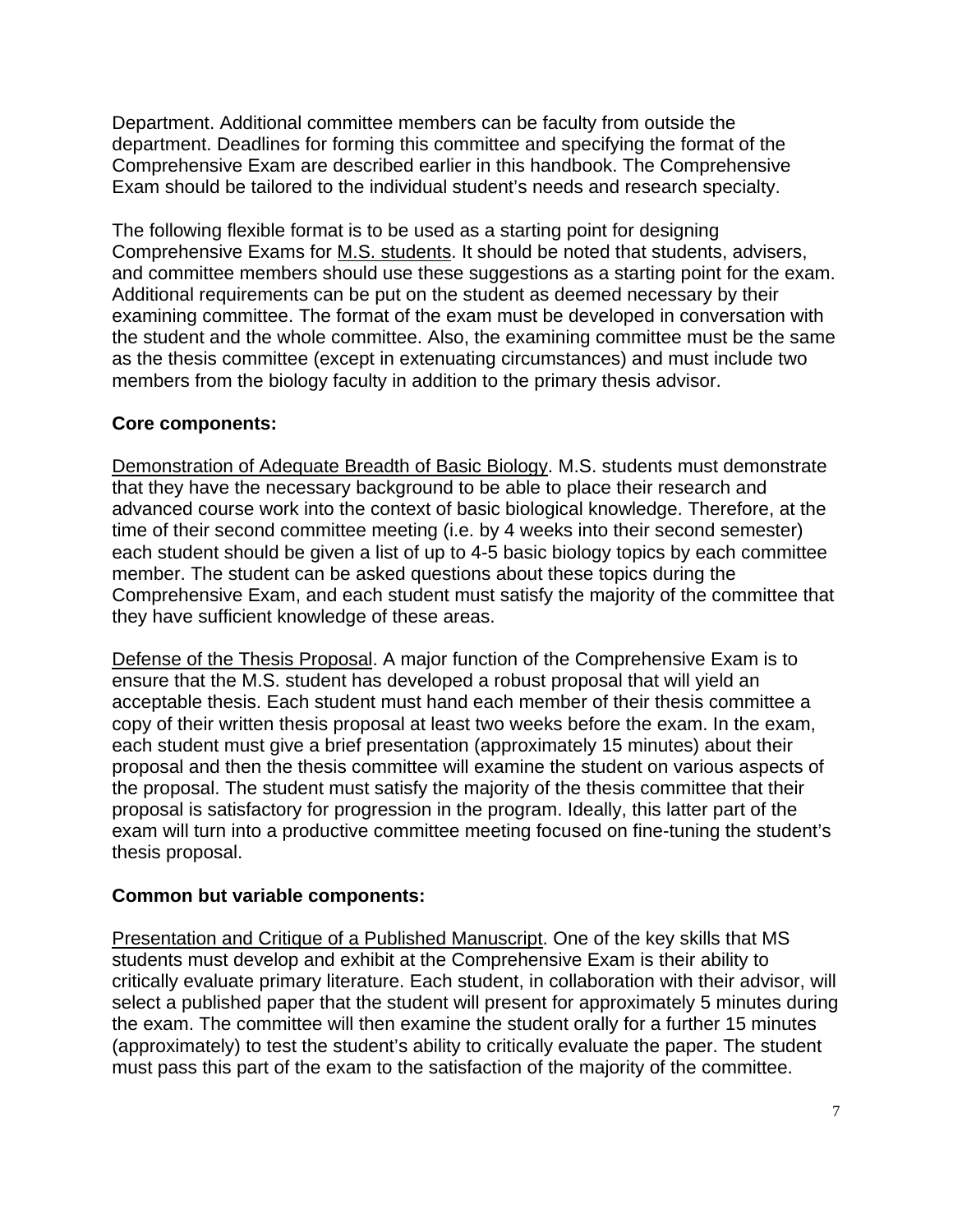Students are advised to choose a manuscript that is fundamental to their proposed research project.

Presentation and Discussion of Research Data: Mastery of the technical skills required to carry out experiments and the analytic skills to interpret the data is key to a student's successful completion of a research thesis. Thus for many students, one important element of the comprehensive exam is that the student will present and discuss their experimental results to date, even if the findings remain preliminary. The committee will assess the student's progress in mastering the essential technical skills as well as their understanding of what can or can't be concluded from their results.

# **Logistics:**

#### **i**

Each exam lasts approximately two hours. The Comprehensive Exam has four outcomes: (i) Pass; (ii) Provisional Pass, if additional requirements stipulated by the examining committee are met by a designated date; (iii) Not Passed, but the student can retake the exam by a specified date; (iii) Fail and dismissal from the program. The result of the exam will be communicated to the student immediately following the meeting, and any additional work and timelines must be specified at that time. Failure to meet additional timelines and requirements will result in the student being moved to probationary status.

For M.A. students there will be an exam of a more general nature administered by a committee composed of the student's advisor and two additional Biology faculty members. The exam should include the elements described above, except for the "Defense of the Thesis Proposal".

For both the M.S. and M.A. students the committee members will decide, based upon the results of the exam, what further action (which may include additional coursework, re-examination or dismissal) might be required.

# **V. REGISTRATION AND TUITION**

To remain in good standing, all students must maintain continuous enrollment during regular semesters until the degree is awarded (summer registration is not required).

A M.S. student who has completed all degree requirements except for the 6 credits of BIOL 700 (Thesis) is eligible to register as a "Research Graduate" student for 12 credit hours of BIOL 700 Thesis while paying for only one credit in tuition. Research students are considered full time students for all purposes. Full time status is generally necessary to prevent student loans from coming due and for coverage on parents' insurance plans.

A low-cost alternative to the research designation, GRAD 999, is also available for students who have completed all of their requirements except the thesis. With prior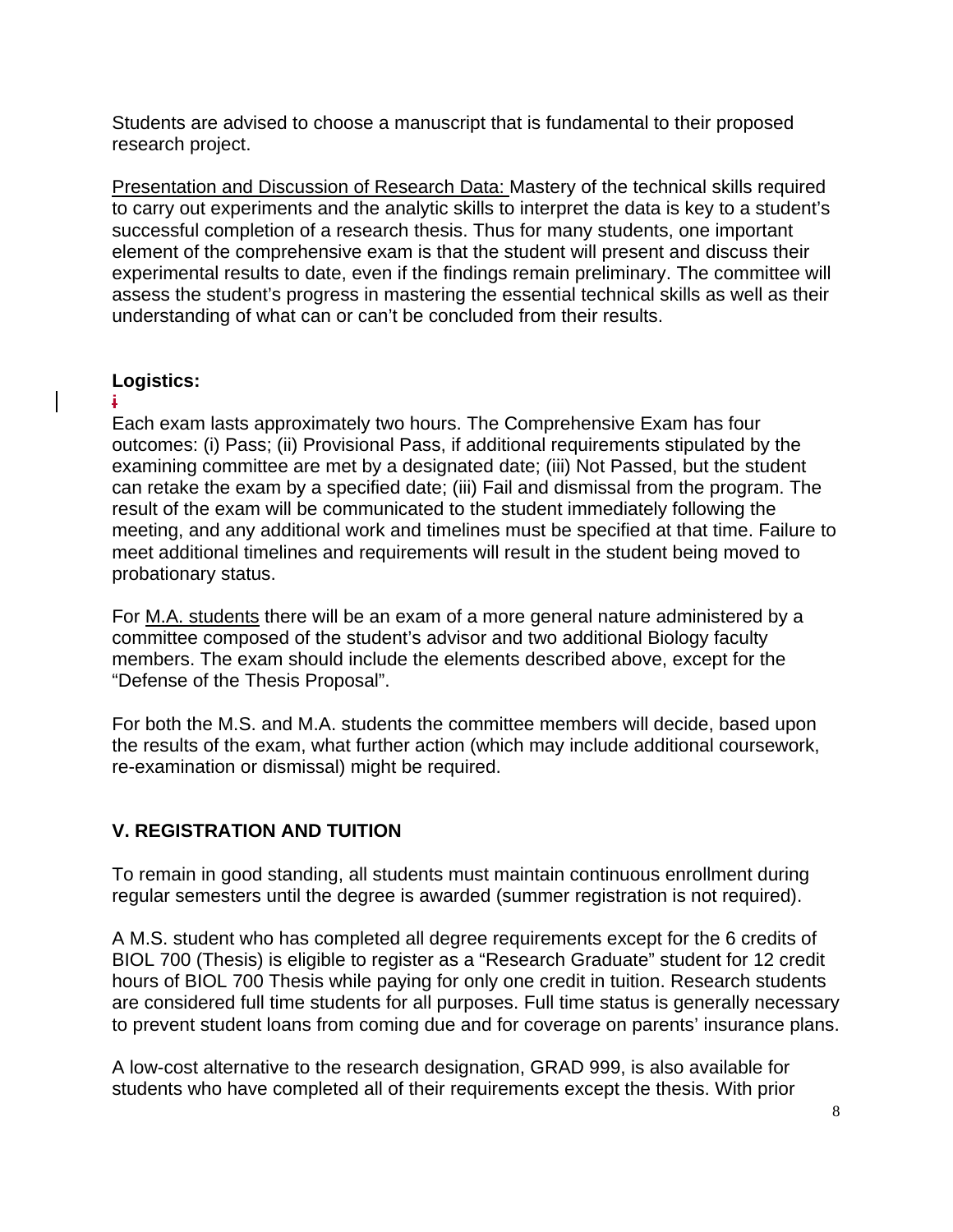approval from the Graduate Committee, students in good standing can remain active in the M.S. program with Continuous Enrollment Status by enrolling in GRAD 999 only and by paying the "Continuous Enrollment Fee" (the fee for the 2018-2019 academic year is \$150 per semester). The following categories of students are NOT eligible and should register as Research Graduate students:

- a. Students employed in a graduate student appointment (e.g., Teaching Assistant, Research Assistant)
- b. Students who choose to continue to defer repayment of student loan or retain coverage on their parent's insurance
- c. International students requiring visas should seek guidance from the Reves Center to determine if they can enroll in GRAD 999.

Exceptions to the continuous enrollment policy involving a formal leave of absence may be granted, but only for reasons beyond the student's control, subject to approval by the thesis adviser, department Graduate Committee and the Dean. Students who are involved with research, or who wish to continue to use College facilities in any way, or to consult with faculty (including the adviser), will not be eligible for a leave of absence.

The College requires payment of full tuition by anyone registering for 9 or more credits. However, satisfactory progress in course work can be maintained by registering for fewer than 9 credits each semester. Therefore, students not receiving tuition waivers may be able to minimize expenses by registering as part-time students and paying tuition on a per-credit basis.

## **VI. FINANCIAL AID**

The department offers a number of teaching assistantships which provide a stipend as well as remission of tuition and all fees. Students offered assistantships at the time of their original acceptance into the program will be eligible for four consecutive semesters of such support as long as they remain in good academic standing and otherwise satisfactorily fulfill all obligations. In addition, students awarded an assistantship at the time of their original acceptance who are pursuing the M.S. track will often receive summer support; this money may need to be returned to the department if the student later changes to the M.A. program.

The length of time during which support is provided to those students who are offered an assistantship at a later stage in their program will be subject to departmental needs at that time. Continuing students without teaching assistantships may re-apply for a TA and provide additional information and letters of recommendation to the Director of Graduate Studies in support of their application.

Overall performance of all teaching assistants will be evaluated at the end of each semester. Students who are placed on probation or whose performance as a teaching assistant is substandard are subject to loss of the assistantship.